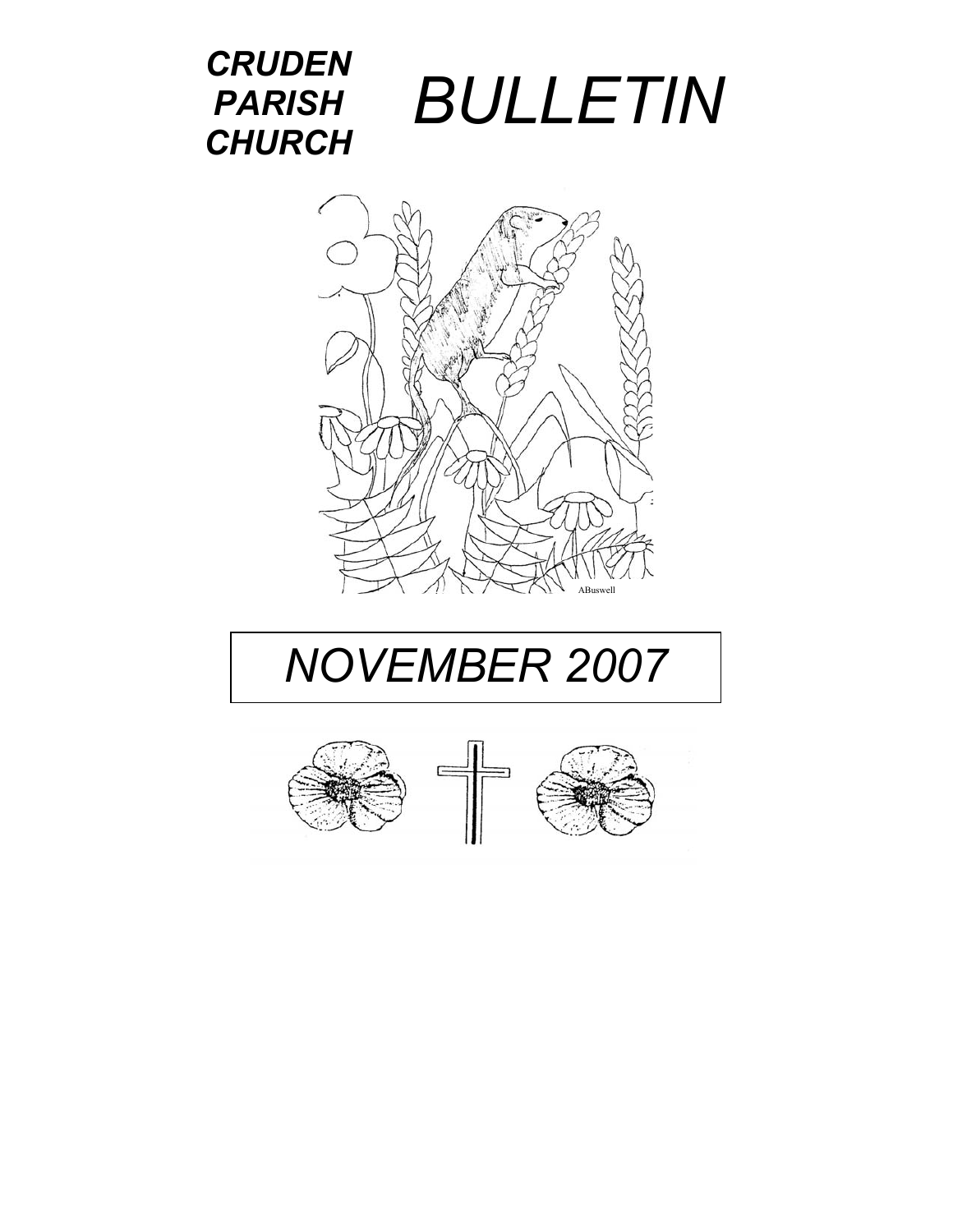

# DIARY<br>DATES NOVEMBER 2007

#### EACH WEEK

*Wednesdays* 7.30 pm Choir Practice in the Old Church Hall *Sundays* 10.00 am Children's Sunday Club in the Old Church & Stables

| Sunday 4th    |                      | <b>MORNING SERVICE</b><br><b>Adult Sunday School</b><br><b>EVENING SERVICE</b>               | $10.00$ am<br>Christianity Spreads (3)<br>$6.00 \text{ pm}$       | Old Church<br>11.30 am<br>West Church    |
|---------------|----------------------|----------------------------------------------------------------------------------------------|-------------------------------------------------------------------|------------------------------------------|
| Wednesday 7th | $\ddot{\phantom{1}}$ | Pancake Chat Time                                                                            | $10:30$ am                                                        | Old Hall                                 |
| Thursday 8th  | $\ddot{\cdot}$       | <b>Session Management Committee</b>                                                          | $7.30 \text{ pm}$                                                 | Manse                                    |
| Sunday 11th   | $\ddot{\phantom{0}}$ | <b>REMEMBRANCE SERVICE 10.00 am</b><br><b>EVENING SERVICE</b>                                | Adult Sunday School Christianity Spreads (4)<br>$6.00 \text{ pm}$ | Old Church<br>$11.30$ am<br>West Church  |
| Monday 12th   | Bay                  | Watch and Talk Group                                                                         | $7.30 \text{ pm}$                                                 | Main Street, Cruden                      |
| Tuesday 13th  | ÷                    | <b>Outreach Committee</b>                                                                    | $7.30 \text{ pm}$                                                 | Manse                                    |
| Sunday 18th   |                      | <b>MORNING SERVICE</b><br><b>EVENING SERVICE</b><br>Bible Study Joseph - OT Hero (1) 6.45 pm | $10.00$ am<br>$6.00 \text{ pm}$                                   | Old Church<br>West Church<br>West Church |
| Monday 19th   | $\ddot{\phantom{a}}$ | Kirk Session                                                                                 | 7.30 pm                                                           | Old Hall                                 |
| Sunday 25th   | $\ddot{\phantom{0}}$ | MORNING SERVICE 10.00 am<br><b>Sacrament of Holy Communion</b>                               | Old Church                                                        |                                          |
|               |                      | EVENING SERVICE<br><b>Guild Week Service</b>                                                 | $6.00 \text{ pm}$                                                 | West Church                              |
|               |                      | Bible Study Joseph - OT Hero (2) 6.45 pm                                                     |                                                                   | West Church                              |
| Monday 26th   | $\ddot{\phantom{0}}$ | Cruden Guild<br><b>CHAS</b>                                                                  | 7.30 pm                                                           | Old Hall                                 |
|               |                      |                                                                                              |                                                                   |                                          |



## **FORTHCOMING DATE IN DECEMBER**

Wednesday 5th Pancake Chat Time 10:30 am West Church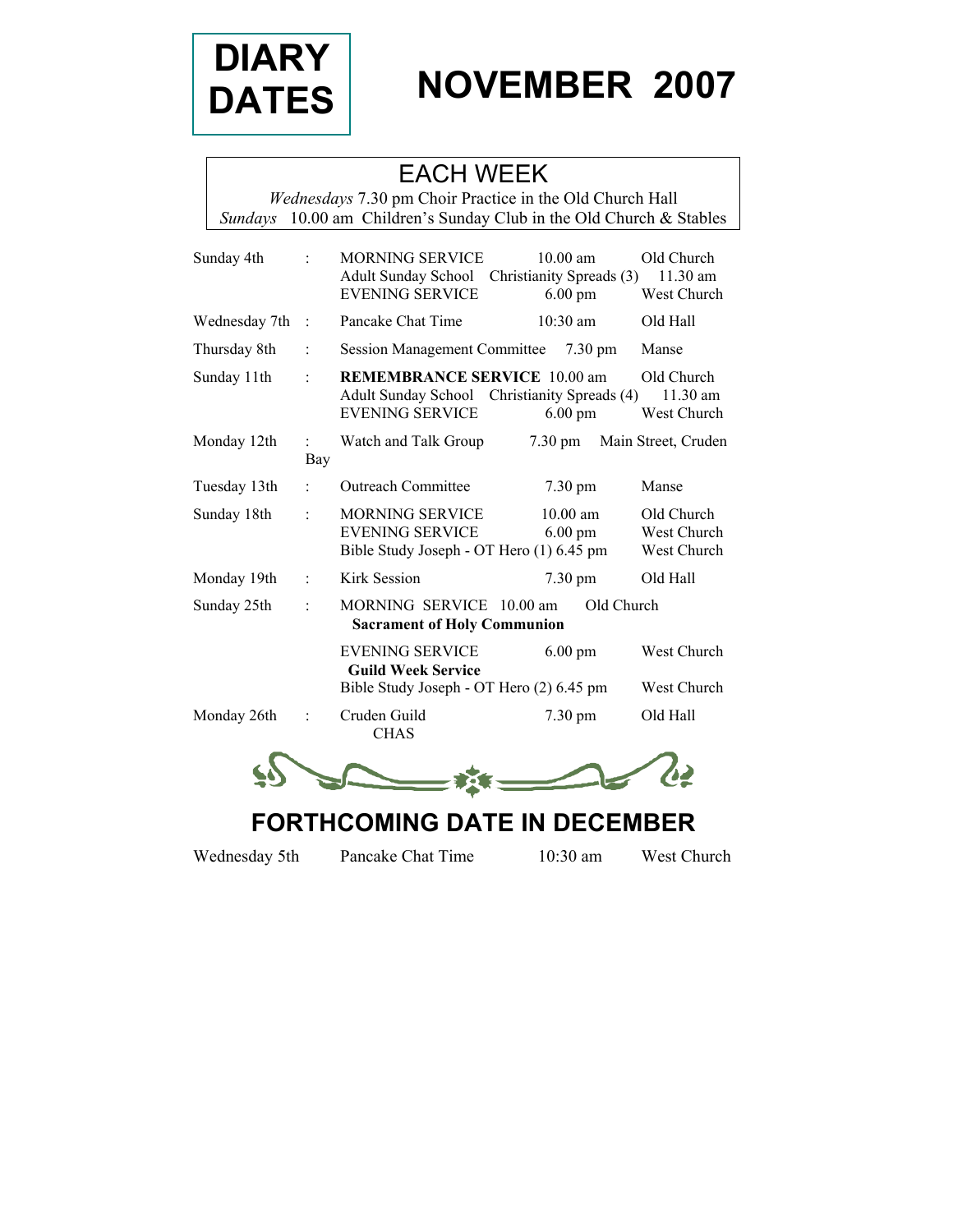

#### Dear Friends

It is sometimes not easy being a minister. You get accustomed to all sorts of accusations such as you don't speak to people, you speak to the wrong people, you don't visit, you can't preach, you are a petty dictator and even you don't smile often enough. Any minister quickly realises that this sort of thing goes with the territory and takes consolation from the fact that such comments come often but not always from those less involved in, and therefore perhaps less informed about, the church.

Other things make it not easy sometimes to be a minister – when jobs need to be done and volunteers are not forthcoming or when projects need to be undertaken and there is not enough money to pay for them.

I fear that things can only get worse with the discouraging amount of legislation and bureaucracy being handed down from on high – and I do not necessarily mean from church headquarters. The Kirk Session heard at its October meeting on further changes to Child Protection procedures It is now being suggested that, as well as all potential youth leaders providing 2 references, being interviewed and undergoing the Disclosure Scotland procedure to check on any relevant criminal convictions, in future organists, church officers even elders should all go through the vetting process. The logical conclusion of all this is that if there are any children in the church then all members attending worship should be vetted. However, it surely won't go that far.

The Office of the Scottish Charities Regulator is now laying down regulations for the publication of church accounts. The Kirk Session have been advised that starting next year with the accounts for this year they will have to be prepared in a totally different way involving information not previously required.

The church is a voluntary organisation and with all these new rules and regulations coming into place, I just wonder what effect they will have in encouraging people to volunteer in the future. When volunteering ceases to be attractive then life will not get any easier for ministers. **I am profoundly grateful for all the support which I get here in Cruden** and will do my best to ensure all these changes have minimum impact on the enthusiasm and commitment of so many faithful people.

Your friend and minister

Rodges Nails

GLEANINGS FROM A STUDY LEAVE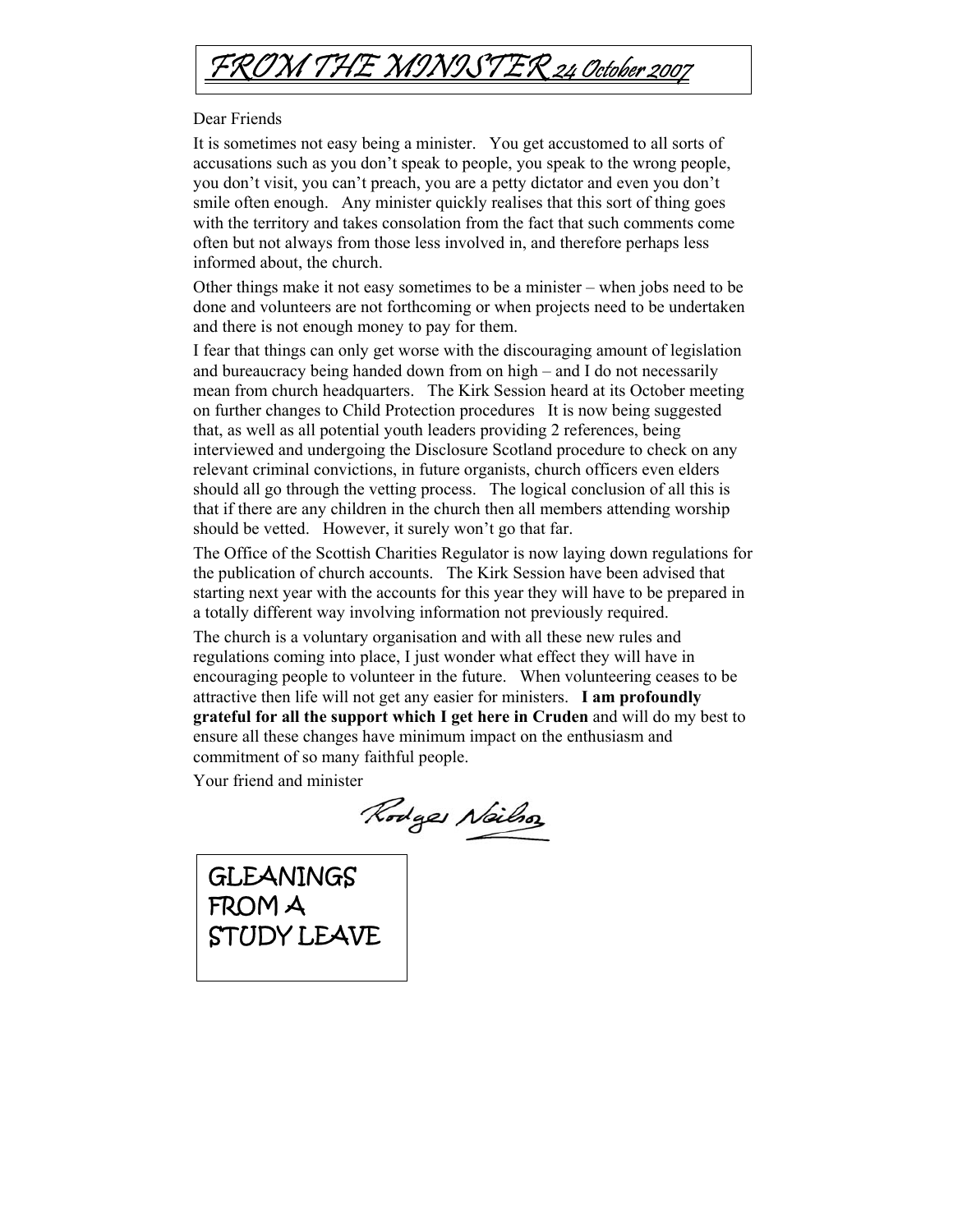*Our success in God's eyes will be based on our humble efforts to do the best we can.* 

As used in scripture and by Augustine, worldly ambition stands for the malignant desire to be important on earth and to be prepared to use any means to achieve that end. It is malignant in that it leads to separation from God, it is willing to sacrifice morality and other people and it destroys a balanced perspective on life.

> The Christian faith insists that we are important not because of what we do but because of what we love and what we are.

It is sad when our self-respect depends on earthly accomplishments wrapped in the praise of others. Life has been a success when it ends with a clear conscience and when standing at the beginning of eternity, God remembers our lives on earth with a smile.

Praise is good or bad depending on the reason behind it and our reaction to it.

## OUR SUNDAY MORNING WORSHIP

The Psalms that we will be considering in November are

November 4 Psalm 55 : 12 - 22 November 11 Psalm 65 November 18 Psalm 119 : 105 - 112 November 25 Psalm 122

### www.crudenchurch.org.uk

The Lault Sunday School held at the end of September and the beginning of October about Paul was an enjoyable and informative experience. Spread over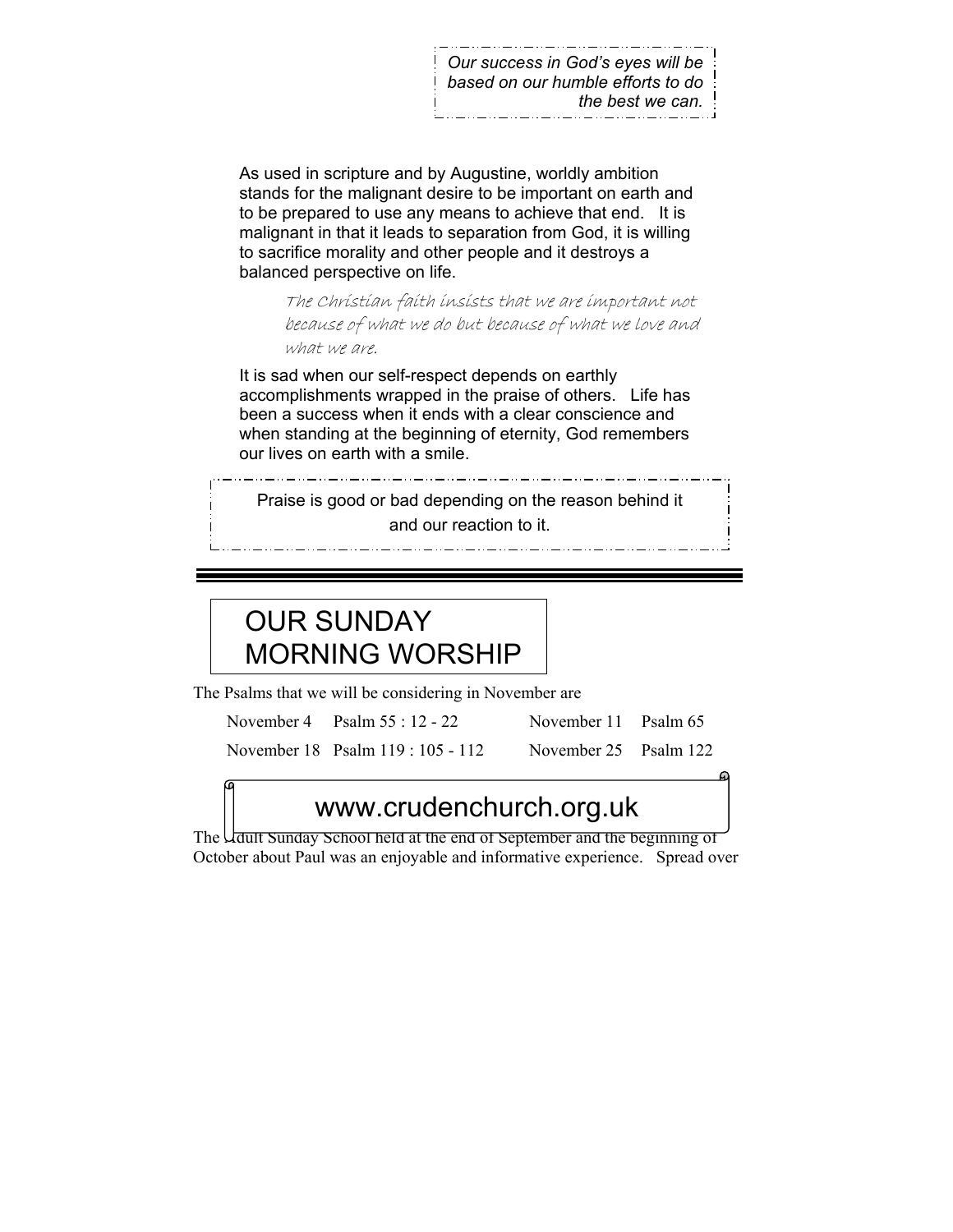three weeks, we looked at Paul's character and his personality, an overview of Paul's three missionary journeys, and finally the many letters Paul wrote. The sessions were attended by about a dozen members of the congregation each week and required much participation from those attending to gather information from the Bible. We worked in collaboration from brightly coloured mini worksheets which will serve as useful mind joggers.

Paul is a well known and much preached about character from the Bible, but this set of Adult Sunday School sessions gave us more of an insight into Paul as an individual and an overview of his life, and his importance in the growth of the early Christian Church. It also gave us an opportunity of fellowship together with good humour and learning, which can only make us stronger Christians.

*Karla Buswell* 

### **BIBLE STUDY are you interested? SUNDAY EVENINGS 6.45 pm – 8.15 pm** AT THE WEST CHURCH, HATTON **JOSEPH – A MAN OF MERCY**  In the following three studies on the life of Joseph we shall see

a man who experienced all the negative circumstances necessary to destroy a person, but who triumphed over them.

> November 18th Genesis 37 and 39 FOR THOSE WRONGED AND TEMPTED

**November 25th** Genesis 40 and 41 FOR THOSE WHO ARE DISAPPOINTED

**December 2nd** Genesis 42 – 45 FOR THOSE WHO MUST LEARN TO FORGIVE

All are invited to come along to all or some of these evenings. Why not come earlier to the evening service which starts at 6 pm.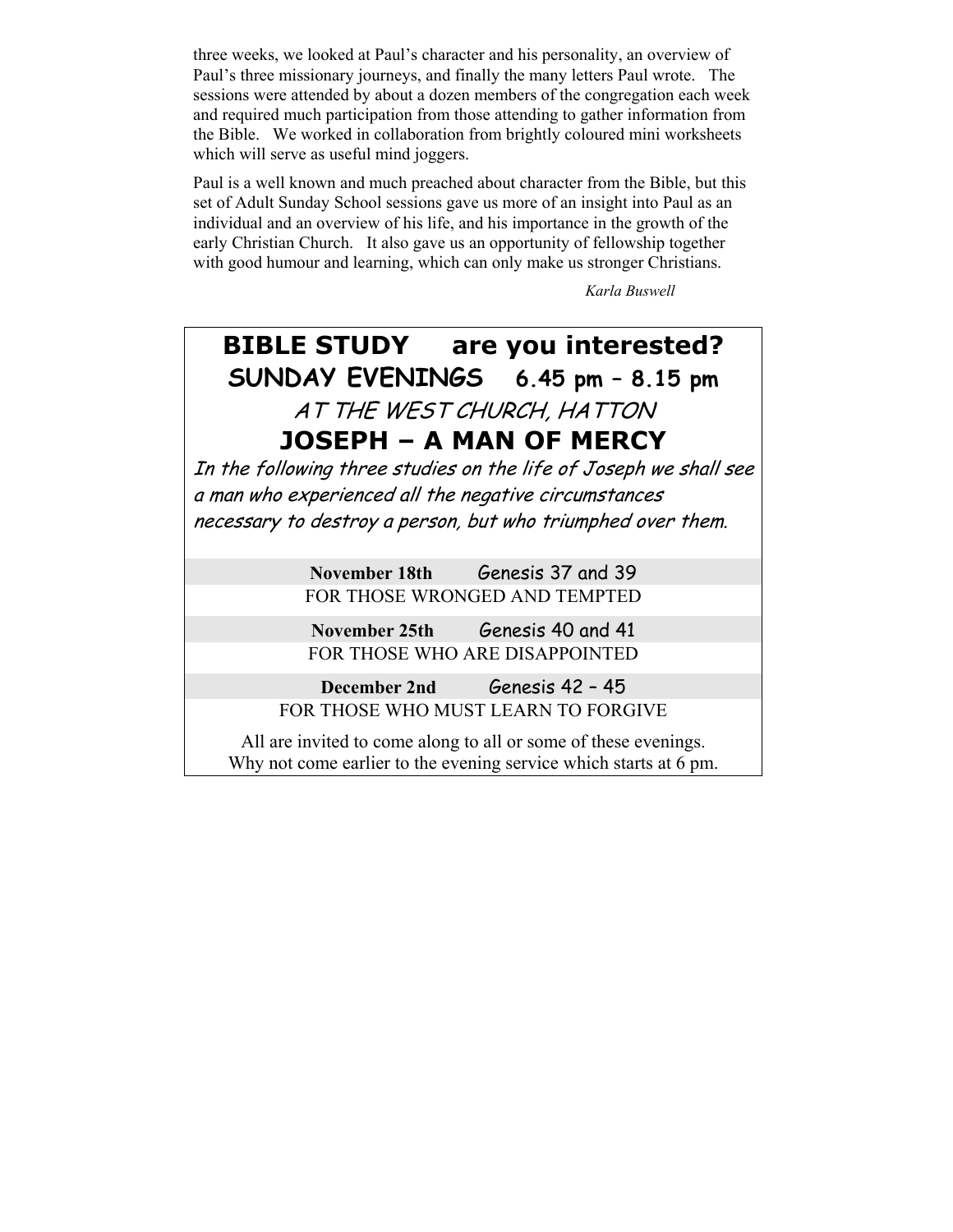

to **Mr & Mrs R Norrie, Hawthorn Cottage, Cruden Bay** and **Mr & Mrs F Stott, 12 Laird's Walk, Boddam** who celebrate their Ruby Weddings this month.

The minister would welcome, in writing please, any news for this feature in the Bulletin.



## **FAREWELL AND SINCERE THANKS TO TED AND SHEILA HARRIS**

We have known for a while that Ted and Sheila Harris would be moving from Ardallie into their new home in Aberdeen. Therefore it came as no surprise at the October Kirk Session meeting when their letter of resignation from the Session was read out.

For almost 30 years Ted and Sheila have been fully involved in the life of the congregation and there has been no organisation in the church or any planned event which has not benefited from their support and commitment.

The Session and its committees, the Choir, the Guild, the Bible Study groups will all miss them because they are two people who always sought to offer a positive and supportive input wherever they were involved.

We **warmly** thank them, wish them **well** in their new home and look forward to **welcoming** them as well-remembered visitors whenever they find themselves back in Cruden.

The National Guild has declared November 18 to 25 as **GUILD WEEK** in the hope of encouraging churches to focus on the work and fellowship of the Guild. Cruden Guild are recognising Guild Week by their members conducting the evening service on 25 November.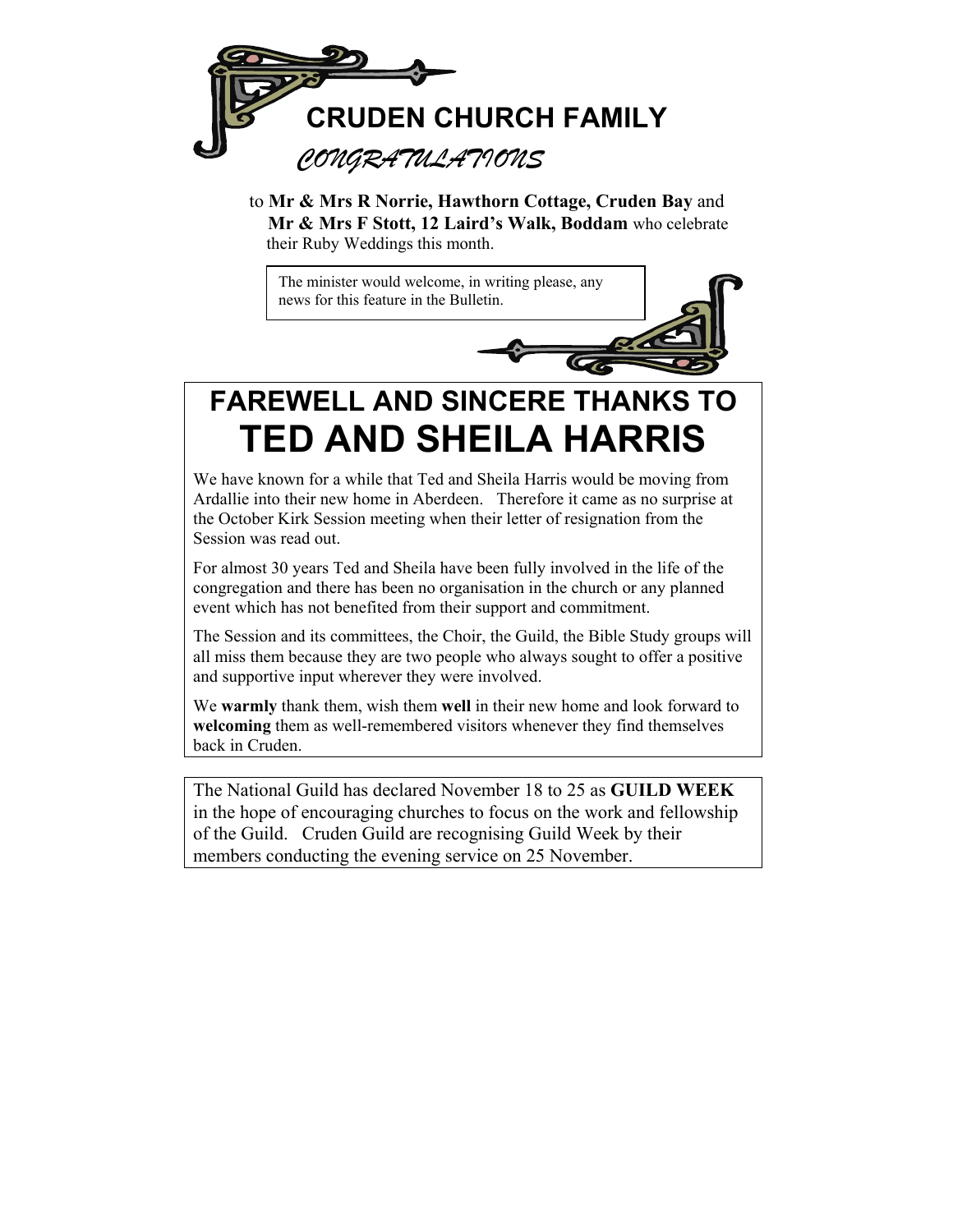## LIFE AND WORK - IN NOVEMBER'S ISSUE

#### **A LIFE OF SERVICE**

Peter Wilson, chief constable of Fife Police, is the subject of this month's profile and expresses concern at the increasing pressure on Scotland's police officers as a result of the loss of community. Wilson, a lifelong Christian, also reflects on his faith and his role as the public face of the G8 summit at Gleneagles in 2005.

#### **THE SAINTS OF SCOTLAND**

To mark All Saints' Day on November 1, the legacy of Scotland's early Christians is explored along with a guide to some of the country's lesser-known saints, including St Boisil (the man who gave his name to St Boswells in the Borders), St Nathalan (an Aberdeenshire farmer who became bishop) and St Baithene (a cousin of Columba).

#### **A YEAR-ROUND OPERATION**

The Lady Haig Factory in Edinburgh produces the 4.1 million poppies sold across Scotland this month. Thomas Baldwin reflects on the factory's history and discovers the business of producing poppies is not just for November.

#### **MULTI-FAITH SCOTLAND**

In the second of a 3-part series, Laurence Wareing learns about Judaism and Hinduism.

#### **FAITH IN FINANCE**

Financial columnist Simon Bain meets a Scot who is preaching the importance of faith in financial management. Crown Financial Ministries is a Christian financial advice network which has now crossed the Atlantic thanks to the volunteer interest of two professional financiers.

**And more…. Comment, book reviews, travel, finance, lively letters, news from far and near, prize crosswords…. all for £1.60!**

*If you would like to read Life & Work, the magazine of the Church of Scotland, contact Isobel Young on 812360* 

#### **Volunteer or be asked! That is the Question?**

Once again we would like to recruit more people to join the team of elders **AND**  members who **WELCOME** worshippers at the church door and hand out hymnbooks. Those involved usually do two successive Sundays once or perhaps twice a year. If you would like to help, please inform the Session Clerk, Sandy Beedie, (841370).

Likewise, there is a need to increase the team of willing volunteers – male or female – who help serve **TEA AND COFFEE** after the morning service. Most people are only on for one week every three months or so. If you would be willing to join the team, please inform Mary Esson,  $(812206)$ .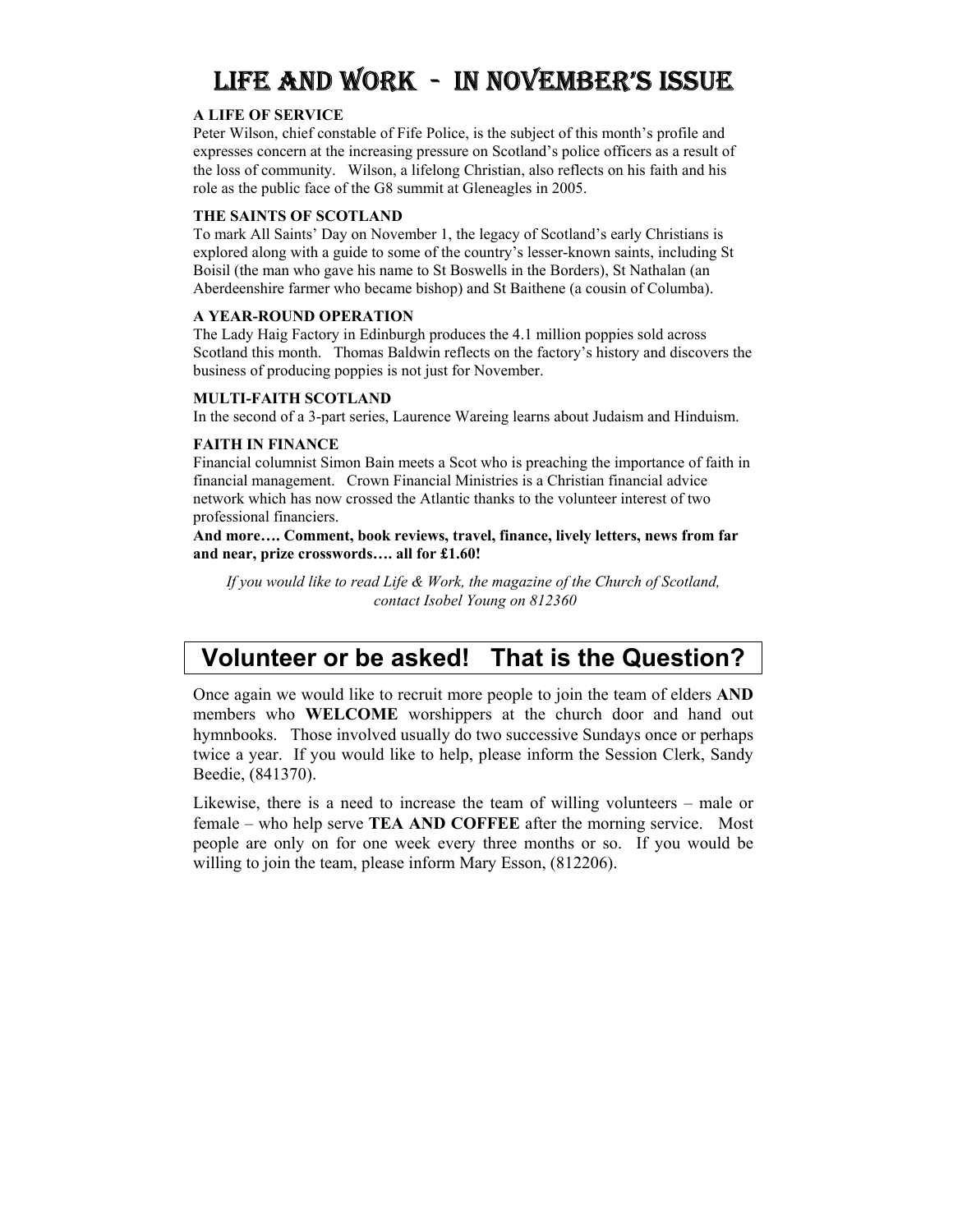#### **WATCH AND TALK GROUP**

October 15 Watch and Talk Group

This month's DVD was called The Jewish Roots of Jesus. Jesus was born and brought up a Jew and he never lost sight of his Jewish heritage but during his life his compassion for people of all Creeds is perhaps what caused some of us to perhaps forget that Jesus was in fact, at all times, a Jew.

The DVD dealt mainly with Orthodox Jews of modern day, who seem to have carried their traditions and customs with them through the ages, even from as far back as Moses, with little change. Their Sabbath - the Jewish equivalent of the Christian Sunday - with all its customs, is still held every week when families get together and celebrate their strong religious customs and beliefs. Even today a lot of time is given to educating the young Jewish boys into the reading of the Torah, which might be likened to the Christian Bible and the Muslim Koran. It was a very interesting DVD, giving us an insight into the Jewish faith They appear to have no grey areas which perhaps cannot be said for other religions.

Our next meeting will be on Monday 12th November in the home of Marilyn Samways, Cruden Bay.

*Jenny McGarrol* 

## \*\*\*\*\*\*\*\*\*\*\*\*\*\*\*\*\*\*\*\*\*\*\*\*\*\*\*\*\*\*\*\*\*\*\*\*\*\*\*\*\*\*\*\*\*\*\*\*\*\*\*\*\*\*\*\*\*\*\*\*\*\*\*\*\*\*

#### **CRUDEN CHURCHES WALK**

The last of this season's walks started in the beautiful and tranquil setting of Udny Green. We visited the church built in 1821 and then on to the mort house used to stop the grave robbers two centuries back. In glorious sunshine we walked past Udny Castle and on to Pitmedden village, Pitmedden post office and back to Udny Green finishing off in the Buchan Hotel, Ellon for a welcome cuppa.

I would like to thank all those who have joined us on the walks this year and made it a success and look forward to our walk planning meeting in February. *Robert Petticrew* 

\*\*\*\*\*\*\*\*\*\*\*\*\*\*\*\*\*\*\*\*\*\*\*\*\*\*\*\*\*\*\*\*\*\*\*\*\*\*\*\*\*\*\*\*\*\*\*\*\*\*\*\*\*\*\*\*\*\*\*\*\*\*\*\*\*\*

#### **HOME COMMUNIONS**

The minister would be pleased to offer the opportunity to anyone unable to attend church to receive home Communion at the end of November. Please let your District Elder (failing which the Minister) know if you wish to avail yourself of this opportunity.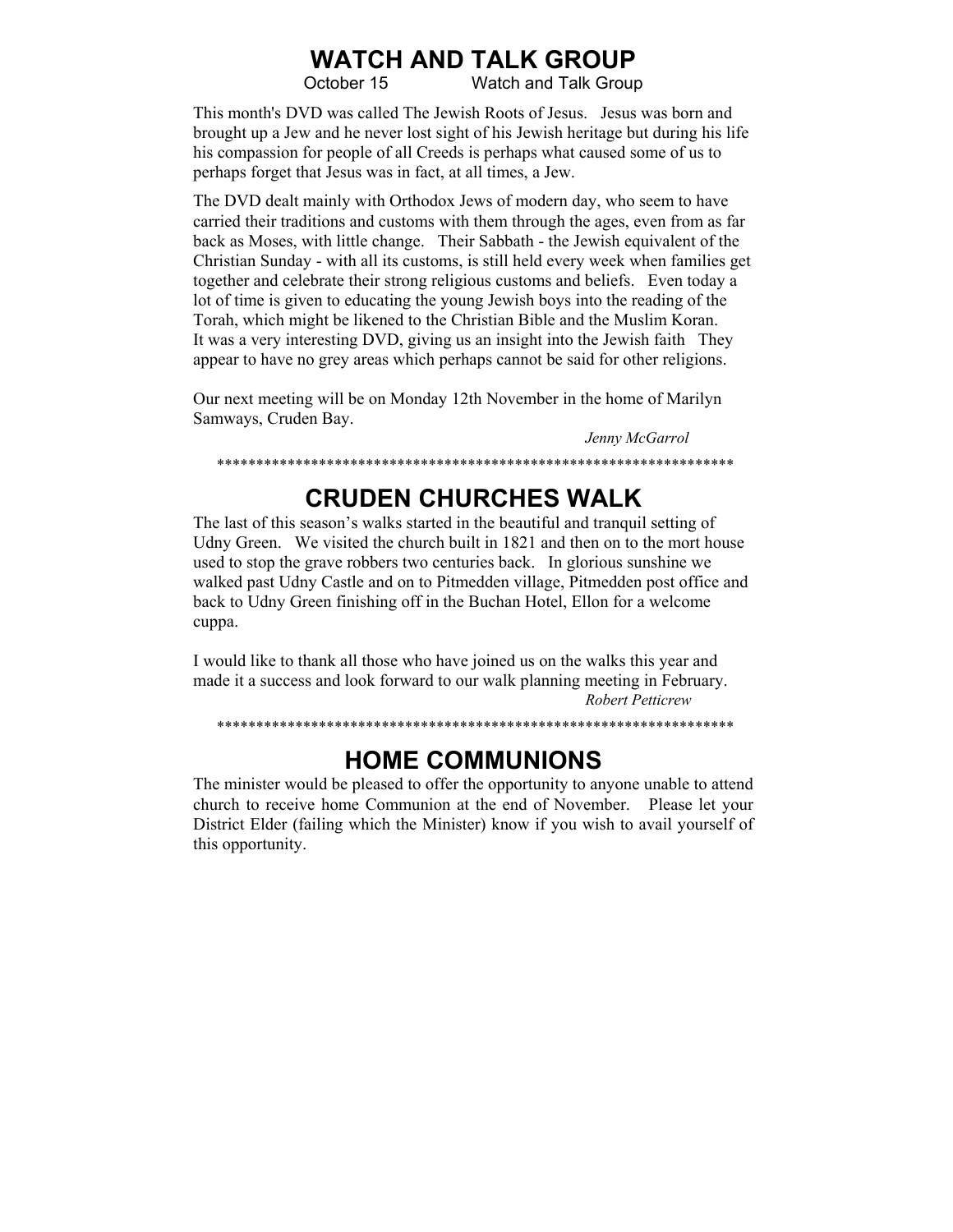### **THE EARL HAIG FUND SCOTLAND**

This Fund was founded by Field Marshal Earl Haig, Commander-in-Chief of the British Army, with the aim of giving practical help in time of need to all who served in the Armed Forces and their dependants. The first Poppy Appeal took place in 1921 and, shortly afterwards, the Earl Haig Fund Scotland adopted the poppy emblem and Lady Haig established the Poppy Factory in Edinburgh. The Fund is a registered charity and the principal means of raising money is through the Scottish Poppy Appeal which takes place every November in the week leading up to Remembrance Sunday.

*On Remembrance Sunday, opportunity will be given to the congregation to donate to the Earl Haig Fund.*

#### **NATIONAL YOUTH ASSEMBLY**

Spiritual development is a key part of the Christian faith-journey. This fact was at the heart of this year's National Youth Assembly, held in Dundee from the 7– 10 September. The Assembly took as its theme *Now, Next, Later*, and examined aspects of spiritual development, both personal and corporate. Under this rubric, topics discussed included the issue of Christian social care, human sexuality, local Church projects and world mission. Such subjects afforded the delegates the chance to think about themselves and how they relate to others. As ever, debate was passionate but gracious, and the delegates also put great vigour into various workshops and seminars. However, for many, if not most, the high point of each day was worship, which incorporated a variety of styles. This year saw 300 young people attend the Assembly, evidence of the important place the event occupies within the Church of Scotland.

*Judith Taylor* 

*Bulletin readers might remember that in a earlier issue it was revealed that Judith, one of our new elders ordained in August, had the rare distinction of being asked to be Moderator of the Youth Assembly for the second year running.* 

#### **OLD CHURCH ORGAN**

The organ builder has informed us that having got into the heart of the organ he has discovered problems due to flooding, mice and asbestos! He is pleased at the progress he is making and so we are hoping that we shall have it back in use by Christmas.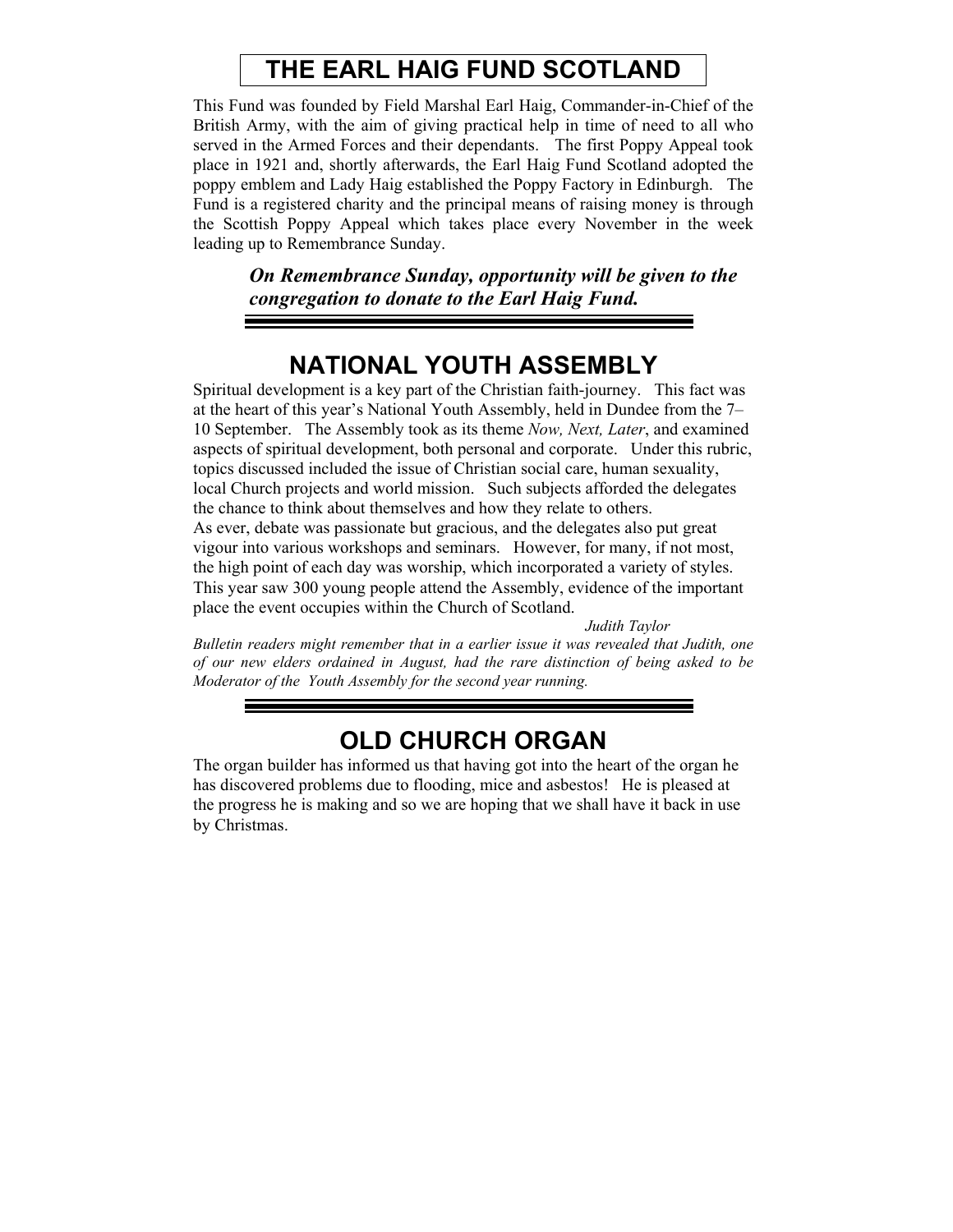| <b>Date</b>   | Door                                                                                   | <b>Flowers</b>         | <b>Teas</b>                                      | <b>Children</b>                                                                |
|---------------|----------------------------------------------------------------------------------------|------------------------|--------------------------------------------------|--------------------------------------------------------------------------------|
| 4 Nov         | <b>Betty May</b><br><b>Robert Petticrew</b>                                            | <b>Betty Forrester</b> | Norma Forman<br>Lewis McKechnie                  | Karla Buswell<br>Marie Forsyth<br>Brenda Cadger<br>Joyce Fowlie                |
| 11 Nov        | Lewis McKechnie<br><b>Robert Petticrew</b><br><b>Betty Forrester</b><br>Kathleen Craig | Mary Bratton           | Remembrance<br><b>No Teas</b>                    | Sunday                                                                         |
| <b>18 Nov</b> | Sandy Smith<br>Marilyn Samways                                                         | R Pittendrigh          | Jessie MacDonald<br>Alison Neilson               | Katherine Hyman<br>Maureen Reid<br>Helen Smith<br>S or C Skinner               |
| $25$ Nov      | Sandy Smith<br>Marilyn Samways                                                         | Mary McNaughtan        | Kathleen Craig<br><b>Iris Durno</b>              | Karla Buswell<br>Marie Forsyth<br><b>Brenda Cadger</b><br><b>Sharon Rennie</b> |
| 2 Dec         | Robert Esson<br>Lewis McKechnie                                                        | Mary Bratton           | <b>Betty Forrester</b><br><b>Elizabeth Bruce</b> | Katherine Hyman<br>Maureen Reid<br>Helen Smith<br>S or C Skinner               |
| 9 Dec         | Robert Esson<br>Lewis McKechnie                                                        | <b>Betty Forrester</b> | Irene Will<br>Margaret Adams                     | Karla Buswell<br>Marie Forsyth<br><b>Brenda Cadger</b><br>Joyce Fowlie         |
| 16 Dec        | Mary Bratton<br>Iris Durno                                                             |                        | <b>CHRISTMAS</b><br><b>BRUNCH</b>                | In Church                                                                      |
| 23 Dec        | Mary Bratton<br>Iris Durno                                                             | <b>Beatrice Fawkes</b> | Mary Esson<br><b>Beatrice Fawkes</b>             | Holiday                                                                        |
| 30 Dec        | Sandy Beedie<br>Anne McNaughton                                                        | Mary Esson             | Mary Esson<br>Elma Cumming                       | Holiday                                                                        |

#### **SUNDAY MORNING DUTIES 10 am OLD CHURCH**

#### **SUNDAY EVENING DUTIES 6 pm WEST CHURCH**

#### **NOVEMBER DECEMBER**

| Date             | Door          | <b>Flowers</b>         |
|------------------|---------------|------------------------|
| 4th              | Nan Laing     | <b>Betty Forrester</b> |
| 11th             | Nan Laing     | Mary Bratton           |
| 18th             | Jenny Radford | Wilma Moir             |
| 25 <sub>th</sub> | Jenny Radford | Wilma Moir             |

| Date | Door           | <b>Flowers</b>         |
|------|----------------|------------------------|
| 2nd  | Joyce Willox   | Rosemary Reid          |
| 9th  | Joyce Willox   | <b>Betty Forrester</b> |
| 16th | Jim MacDonald  |                        |
| 23rd | Jim MacDonald  |                        |
| 30th | Margaret Adams |                        |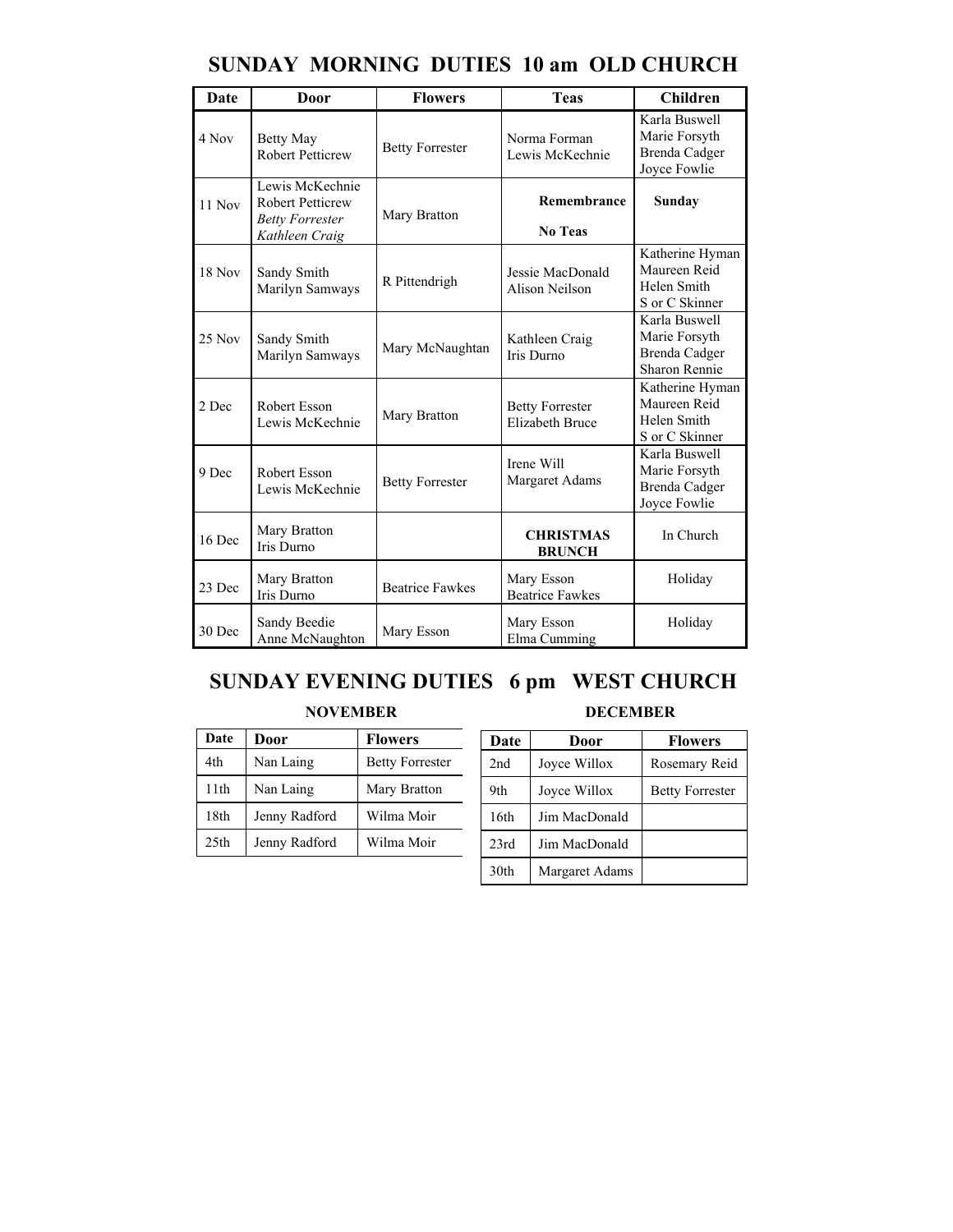## PARISH REGISTER

\*denotes member

#### **DEATHS**

\*Mrs Evelyn Cardno, Norlyn, Manse Place, Hatton. Mr Howard Ross, Mains of Longhaven.



**Duty Elders** Annette Garden, Irene Will, Kate Clark, Betty Smith, Robert Esson, Jack Young, Wallace Donaldson, Peter Slamaker, Shonah Taylor, Andrew Clyne.

## **HYMN BOOKS**

From now until Christmas, the hymnbook used in the Old Church will be CH4. On those same Sundays, Combined Mission Praise will be used for our evening services in the West Church.

## **2008 FLOWER CALENDAR**



Calendar for the Old Church will now be found on the notice board at the Church and members are invited to add their name beside any date on which they would wish to place flowers on the communion table. The gift of such flowers is always greatly appreciated. In particular, it is hoped that the early months of next year will soon be filled up.

THE NEXT ISSUE OF THE BULLETIN WILL COME OUT ON **25 NOVEMBER**. Copy for inclusion to be handed in to the Manse as soon as possible.

**Minister** Rev Rodger Neilson